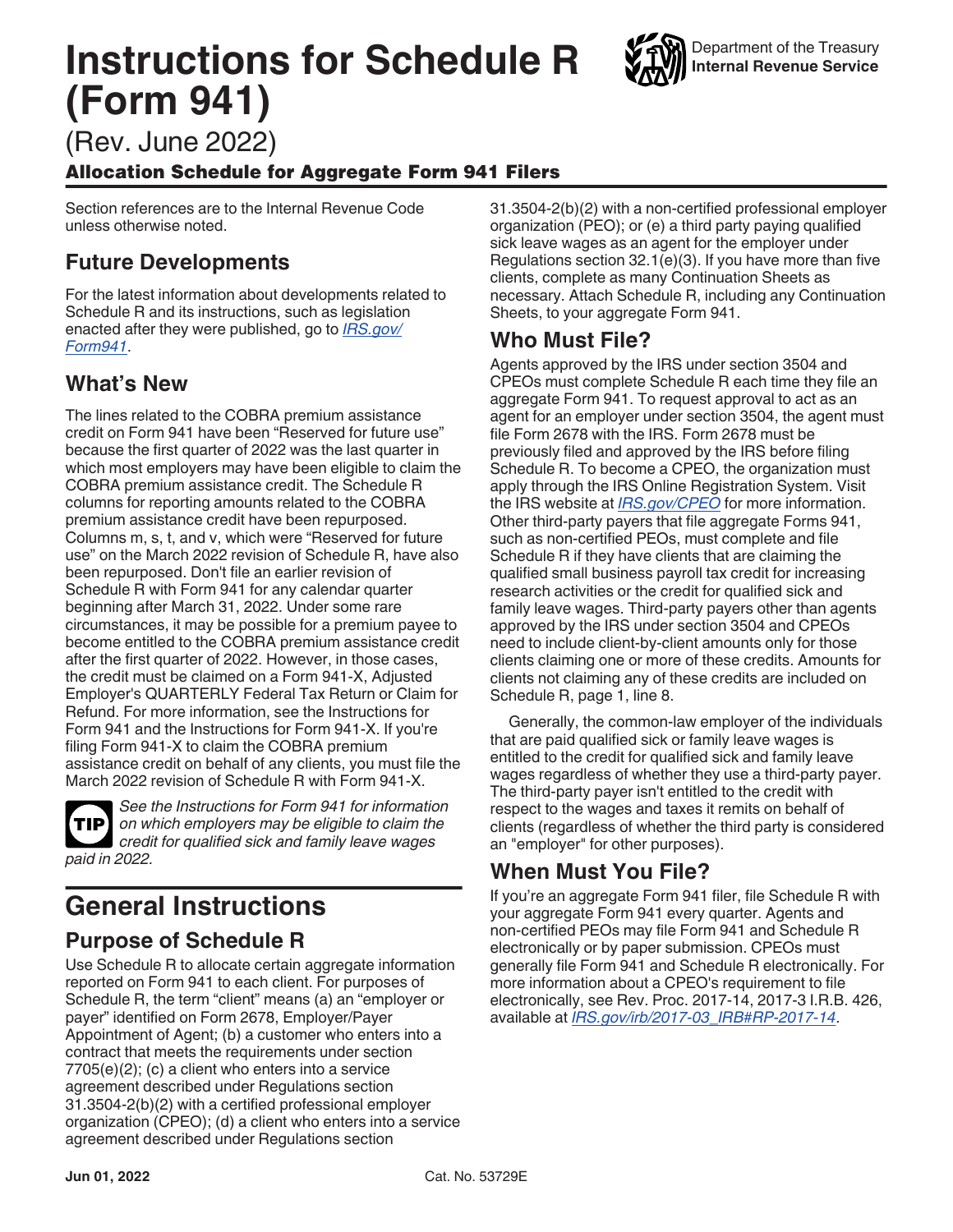# <span id="page-1-0"></span>**Specific Instructions Completing Schedule R**

### **Enter Your Business Information**

Carefully enter your employer identification number (EIN) and the name of your business at the top of the schedule. Make sure they exactly match the EIN and name shown on the attached Form 941. Check one of the "Type of filer" boxes to tell us if you're a section 3504 agent, a CPEO, or any other type of third party (for example, a non-certified PEO).

### **Calendar Year**

Calendar year "2022" has been prepopulated on the June 2022 revision of Schedule R.

### **Check the Box for the Quarter**

Check the appropriate box of the quarter for which you're filing Schedule R. Make sure the quarter checked on the top of the Schedule R matches the quarter checked on the attached Form 941.

Don't use the June 2022 revision of Schedule R for any calendar quarter beginning before April 1, 2022. Prior revisions of Schedule R are available at *[IRS.gov/Form941](https://www.irs.gov/form941)*  (select the link for "All Form 941 Revisions" under "Other Items You May Find Useful"). Don't use an earlier revision of Schedule R for any calendar quarter beginning after March 31, 2022.

### **Client and Employee Information**

On Schedule R, including any Continuation Sheets, you must report the following for each client.

**Note.** When entering amounts over 999.99 on Schedule R, don't enter commas.

**Column a.** The client's EIN.

**Column b (CPEO Use Only).** Enter a code to report the type of wages, tips, and other compensation paid to the individual(s) performing services for the client. If you paid more than one type of wages, tips, or other compensation, you must use more than one line to report for that client and enter the applicable code for each line. The following four codes are the only entries that can be made in column b.

• A: Wages, tips, and other compensation paid under section 3511(a).

• B: Wages, tips, and other compensation paid under section 3511(c).

• C: Wages, tips, and other compensation not reported under code A or code B paid as a payor under a service agreement described in Regulations section 31.3504-2(b) (2).

• D: Wages, tips, and other compensation paid as an agent under Regulations section 31.3504-1.

**Column c.** Number of employees who received wages, tips, or other compensation for the pay period for the listed client EIN from Form 941, line 1.

**Column d.** Wages, tips, and other compensation allocated to the listed client EIN from Form 941, line 2. **Column e.** Total federal income tax withheld from wages, tips, and other compensation allocated to the listed client EIN from Form 941, line 3.

**Column f.** Total qualified sick leave wages and qualified family leave wages paid this quarter of 2022 for leave taken after March 31, 2020, and before April 1, 2021, allocated to the listed client EIN from Form 941, lines 5a(i) and 5a(ii), column 1.

**Column g.** Total social security tax allocable to taxable social security wages (which includes qualified sick and family leave wages paid this quarter of 2022 for leave taken after March 31, 2021, and before October 1, 2021) and taxable social security tips allocated to the listed client EIN from Form 941, lines 5a and 5b, column 2.

**Column h.** Medicare tax allocated to the listed client EIN from Form 941, line 5c, column 2.

**Column i.** Total social security and Medicare taxes allocated to the listed client EIN from Form 941, line 5e. This amount includes Additional Medicare Tax withholding.

**Column j.** Section 3121(q) Notice and Demand—Tax due on unreported tips allocated to the listed client EIN from Form 941, line 5f.

**Column k.** Qualified small business payroll tax credit for increasing research activities allocated to the listed client EIN from Form 941, line 11a. You must attach a separate Form 8974 for each client claiming this credit.

**Column l.** Nonrefundable portion of the credit for qualified sick and family leave wages paid this quarter of 2022 for leave taken after March 31, 2020, and before April 1, 2021, allocated to the listed client EIN from Form 941, line 11b.

**Column m.** Nonrefundable portion of the credit for qualified sick and family leave wages paid this quarter of 2022 for leave taken after March 31, 2021, and before October 1, 2021, allocated to the listed client EIN from Form 941, line 11d.

**Column n.** Total taxes after adjustments and nonrefundable credits allocated to the listed client EIN from Form 941, line 12.

**Column o.** Total deposits for this quarter, including overpayment applied from a prior quarter and overpayments applied from Form 941-X, 941-X (PR), 944-X, or 944-X (SP) filed in the current quarter allocated to the listed client EIN from Form 941, line 13a. Include any payment made with the return allocated to the listed client EIN.

**Column p.** Refundable portion of the credit for qualified sick and family leave wages paid this quarter of 2022 for leave taken after March 31, 2020, and before April 1, 2021, allocated to the listed client EIN from Form 941, line 13c.

**Column q.** Refundable portion of the credit for qualified sick and family leave wages paid this quarter of 2022 for leave taken after March 31, 2021, and before October 1, 2021, allocated to the listed client EIN from Form 941, line 13e.